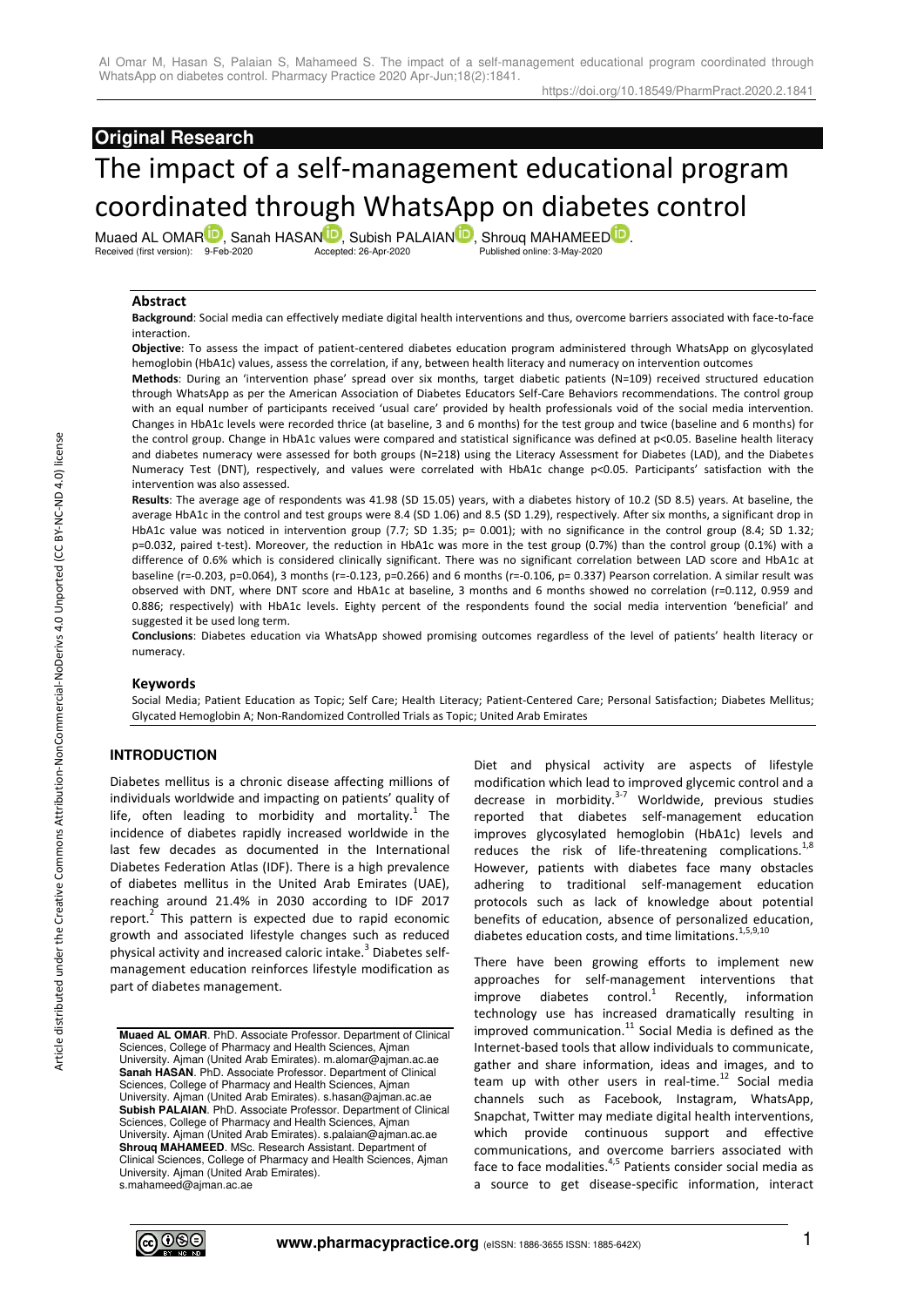quickly and efficiently with others and share medical information with a community of patients having similar problems.<sup>3,11</sup>

Social media has become a valuable resource for people with diabetes to enhance self-management skills. Patients who have similar conditions and similar experiences connect very easily through Social media, providing a suitable environment to share knowledge and peer support.<sup>7</sup> However, there is little evidence to support the role of social media in improving self-management behavior and health outcomes in patients with diabetes.<sup>4</sup> Lifestyle changes such as diet adjustment and physical activity involvement, blood glucose monitoring, online education, peer support and real-time interaction between patients and healthcare professionals, are all facilitated through social media.1,6,7 Hence, healthcare professionals have recommended using social media to improve diabetes self-management skills and consequently improve glycemic  $control.<sup>6,13</sup>$ 

Patient health literacy levels have a crucial role in patient response to diabetes education efforts.<sup>14</sup> Patients with low health literacy often face obstacles in understanding instructions on prescribed drug labels, comprehending medical education leaflets, consuming healthy diet, and achieving better control of their diabetes.<sup>15,16</sup> Similarly, diabetic patients with low numeracy skills face difficulties in interpreting glucose readings, determining serving portions, applying medications dose changes, and performing daily self-management tasks.<sup>17</sup> Many tools have been used to assess diabetic patients health literacy and numeracy levels, this will help in developing effective educational strategies that are designed to fit patient health literacy and numeracy levels.<sup>18,19</sup> The Literacy Assessment of Diabetes (LAD) is a test of patients' ability to pronounce diabetes-related terms commonly used during clinic visits or when reading food menu and self-care instructions.<sup>20</sup> It is word recognition test, which is considered an indirect measurement of the level of patient comprehension.<sup>21</sup> Diabetes Numeracy Test (DNT) is designed to assess diabetes - related numeracy skills that are required in performing daily diabetes self-management. DNT covers general mathematical skills and concepts such as addition, subtraction, multiplication, division, fractions, and multi-step calculations.<sup>22</sup>

 The UAE population is considered one of the world's highest users of mobile phones and social networking avenues which makes social media-related interventions to improve diabetes control possibly successful. $^{23}$  Studies evaluating the use of social media to enhance diabetes management in the Middle East are sparse.<sup>3,11</sup> Additionally, a recent literature review showed no previous studies that explored social media interventions in improving diabetes control in the UAE. $3$  Therefore, the aim of this research was to assess the impact of a structured patient education coordinated through WhatsApp on diabetes control, and to assess any effect of health literacy and/or numeracy levels of patients undergoing through this education on diabetic control.

# **METHODS**

### **Study design**

This study was approved by Ajman University Research Ethics Committee (approval number: P-F-H-18-11-16), dated 19<sup>th</sup> January, 2019.

This research was a randomized, two-arm parallel interventional study with a 6 months patient follow-up conducted among diabetic patients. The intervention group received diabetes self-management education through social media network application (i.e., WhatsApp) while the control group received usual care.



Figure 1. Participant enrollment and follow-up

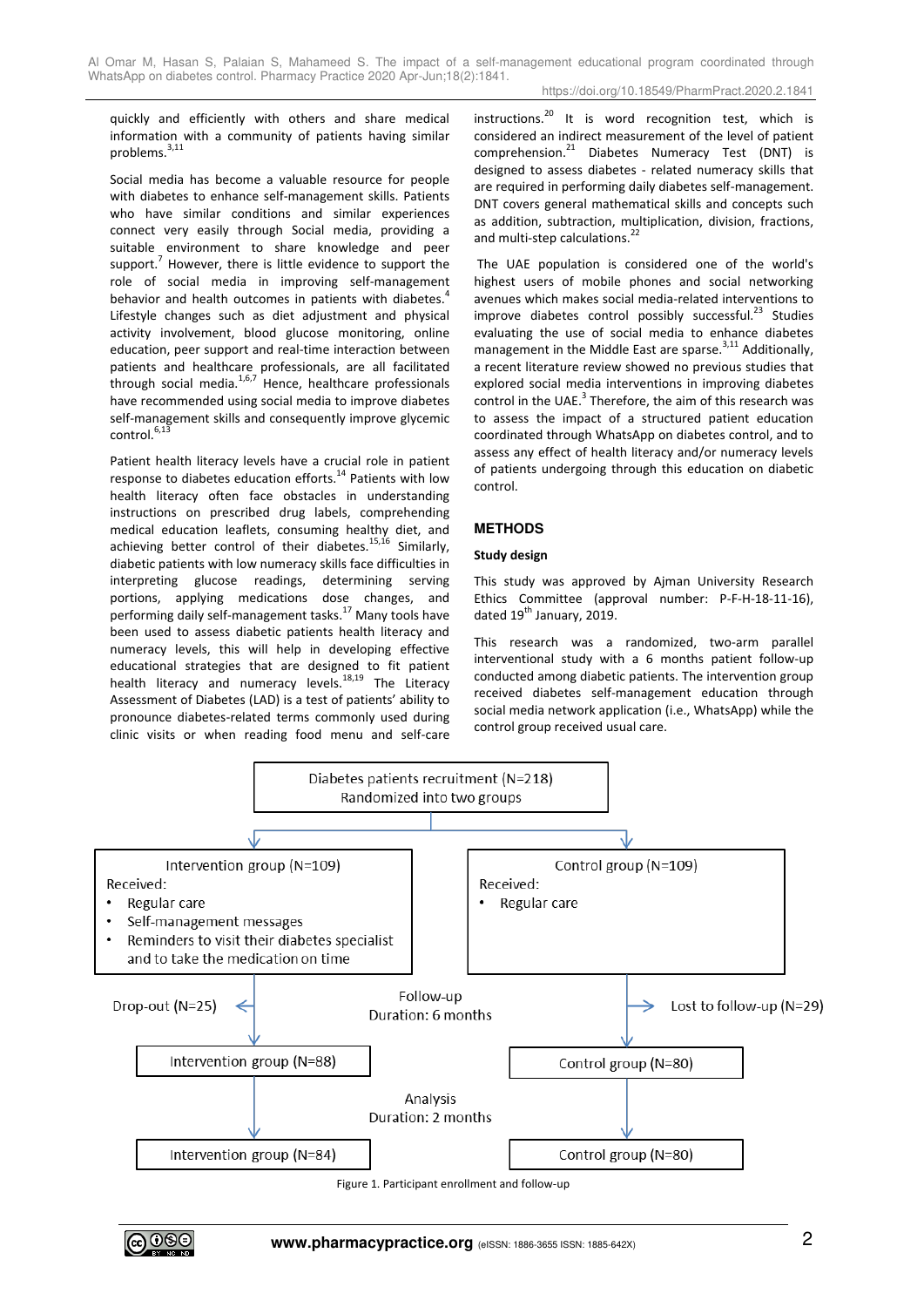#### **Participants**

Recruitment: Participants from seven emirates (Abu Dhabi, Dubai, Ajman, Fujairah, Ras al Khaimah, Sharjah and Umm al Quwain) were conveniently recruited from private medical centers.

Sample size: This was part of a larger study to translate and culturally adapt the LAD and DNT into the Arabic context. $^{21}$ Four hundred patients participated in the original study but only 218 agreed to continue with the six months social media intervention and were hence included.

Inclusion and exclusion criteria: Those whose age is between 18 to 80 years, diabetes mellitus type 1 or 2, could speak Arabic or English, with an HbA1c>7.5%, and were regular users of WhatsApp were included in the study. Those who had severe hearing or visual impairment, or did not know how to use WhatsApp were excluded. Those with gestational diabetes were excluded because their condition required different clinical management procedures (Figure 1).

Randomization: All agreeing participants were randomized into one of two groups using simple randomization method: the interventional group (n=109) and the control group (n=109).

Participant enrollment and consent: Prior to starting the study, participants were asked to sign a consent form and fill out background information including participant demographic and clinical information such as diabetes duration, treatment regimen and if the participants had received diabetes education previously.

Health literacy assessment: Participant's health literacy and numeracy levels were assessed using LAD and DNT before starting the intervention. LAD test was administrated by requesting participants to loudly read and pronounce 60 words. Five seconds were given to read each word, if a particular participant needed more than 5 seconds, he/she was asked to pass to the next word. $^{20}$  Participants were then asked to complete the DNT. Here, participants were asked to answer 43 questions related to diabetes numeracy skills required to perform daily diabetes self-management such as nutrition, exercise, managing symptoms of uncontrolled diabetes such as hypoglycemia, oral medications and insulin dosing adjustments.<sup>2</sup>

#### **Structured intervention**

During a six months follow-up period, participants in the intervention group received daily educational information through WhatsApp. The educational material related to diabetes self-management behaviors (AADE7 Self-Care Behaviors®) recommended by the American Association of Diabetes Educators (AADE) and the American Diabetes Association (ADA) (Online appendix  $1$ ).<sup>24</sup> The AADE7 Self-Care Behaviors® guidelines are suitable for both Type 1 and Type 2 diabetes mellitus. The messages contained information about healthy eating, food portion management, physical activity, self-monitoring of blood glucose, reminders for medication intake, insulin use and coping with and adjusting to living with diabetes. $^{24}$ 

Each day, participants received WhatsApp messaging about self-management behaviors. Messages were sent at a particular time of the day; though they were opened at the participant's convenient time. WhatsApp broadcast provided private bidirectional communication between the participants and the investigators, which allowed participants to seek advice and get free-of-charge feedback.

#### **Intervention procedure**

Step 1: A WhatsApp group was initiated involving participants from the intervention group. This intervention was moderated by the researchers (licensed pharmacists) who were responsible for all communications (Online appendix 2).

Step 2: The original English messages were translated by the research team to Arabic; they were adapted and refined to suit the local cultural context. Before starting the study, participants were asked about their language preference in which messages were to be communicated. All questions sent by participants to the research team through WhatsApp broadcast were treated confidentially.

Step 3: Three months into the study, participants were contacted via WhatsApp to obtain their most recent HbA1c value. HbA1c values were collected via phone calls from those who did not respond to WhatsApp.

Step 4: Six months into the study, participants were contacted again to obtain their HbA1c value and to determine participants' satisfaction level concerning the social media intervention.

Meanwhile, participants in the control group were offered usual diabetes care without the WhatsApp intervention; they only received phone calls 6 months into the study to obtain their most recent HbA1c value. The control group subjects were followed twice versus thrice for the test group. Since the main purpose of the control group was to compare the test group outcome with a similar control in order to quantify the impact of the intervention, the research proposal included only twice measurement for the control group subjects against three for the test group.

The main outcome of the study was the mean change in HbA1c level by comparing the control group and intervention group values at different time intervals. Selfreported HbA1c value was obtained from participants in the intervention group at baseline, 3 months, and 6 months post study initiation, while for the control group, baseline and 6 months HbA1c values were collected.

On the LAD test, scores were totaled and converted to a reading grade level. Scores between 0 and 20 were considered of fourth grade level and below; participants who achieved scores between 21 and 40 were considered of fifth to ninth grade levels, while those achieving scores between 41 and 60 were considered above ninth grade level.<sup>20</sup> DNT scores, however, were reported as a percentage of the total correct answers.<sup>22</sup>

Participant satisfaction level with the social media intervention was assessed online through WhatsApp using a self-developed satisfaction tool at the end of the study. Participants responded on a three-point Likert-type scale (ranging from agree to disagree) to items regarding how much the intervention was beneficial, convenient, and if they agreed to continue using social media to help in monitoring their disease.

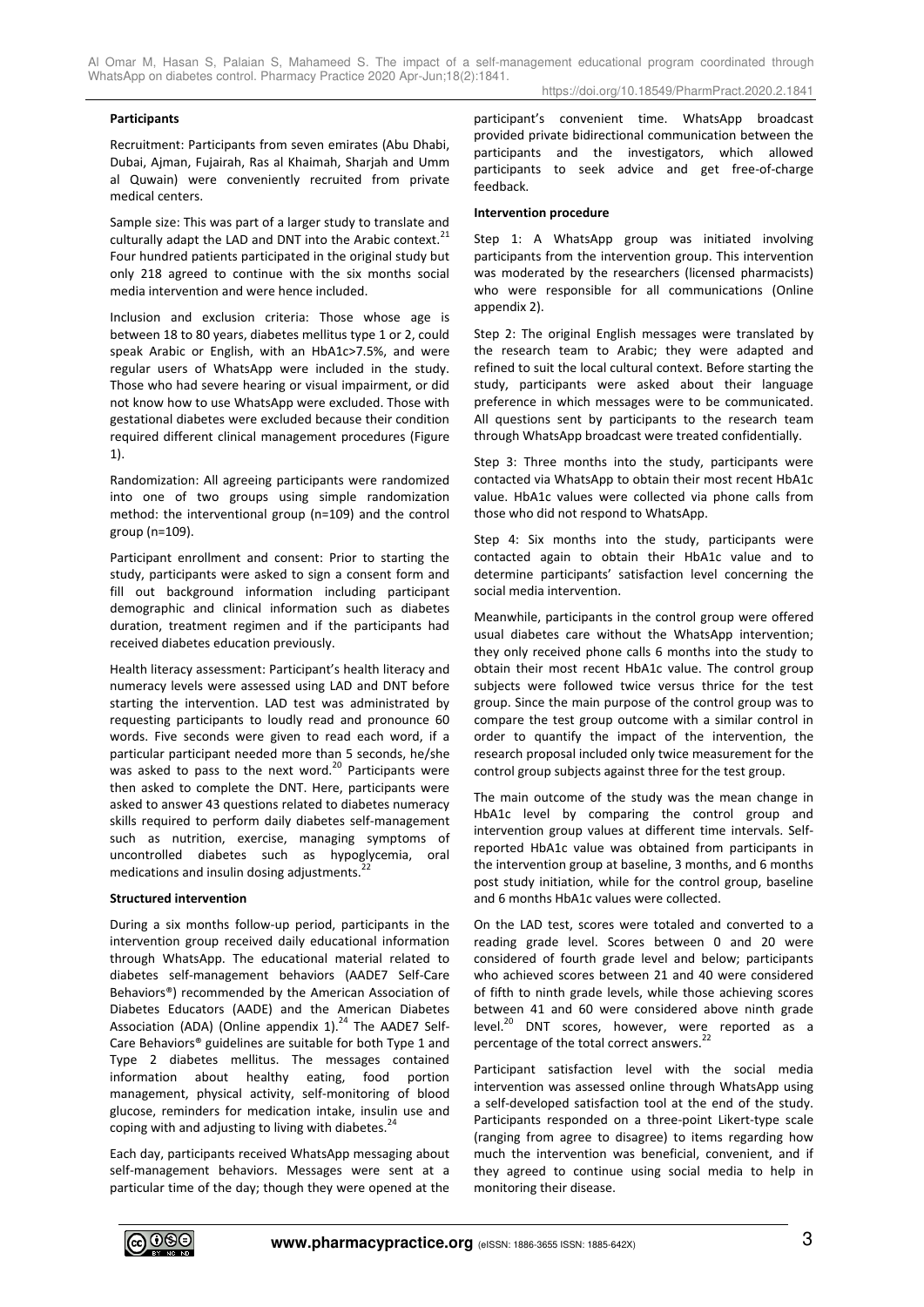https://doi.org/10.18549/PharmPract.2020.2.1841

| Table 1. Participants' demographic and other information. |                                  |                             |          |  |  |  |
|-----------------------------------------------------------|----------------------------------|-----------------------------|----------|--|--|--|
|                                                           | Intervention group<br>$(N = 84)$ | Control group<br>$(N = 80)$ | p-value* |  |  |  |
| Age mean (SD)                                             | 43.9 (15.4)                      | 40.06 (14.7)                | 0.51     |  |  |  |
| Duration of diagnosis of diabetes mean (SD)               | 9.4(8.9)                         | 11.2(8.1)                   | 0.86     |  |  |  |
|                                                           | N (%)                            | N(%)                        |          |  |  |  |
| Gender                                                    |                                  |                             |          |  |  |  |
| Women                                                     | 52 (61.9%)                       | 43 (53.8%)                  |          |  |  |  |
| Men                                                       | 32 (38.1%)                       | 37 (46.3%)                  |          |  |  |  |
| <b>Marital status</b>                                     |                                  |                             |          |  |  |  |
| single                                                    | 15 (17.9%)                       | 26 (32.5%)                  |          |  |  |  |
| married                                                   | 66 (78.6%)                       | 50 (62.5%)                  |          |  |  |  |
| divorced                                                  | 1(1.2%)                          | 3(3.8%)                     |          |  |  |  |
| widowed                                                   | 2(2.4%)                          | 1(1.3%)                     |          |  |  |  |
| <b>Educational Level</b>                                  |                                  |                             |          |  |  |  |
| Never attended school                                     | 1(1.2%)                          | 1(1.3%)                     |          |  |  |  |
| Elementary (grade 1-6)                                    | 4(4.8%)                          | 2(2.5%)                     |          |  |  |  |
| Intermediate (grade 7-9)                                  | 2(2.4%)                          | 3(3.8%)                     |          |  |  |  |
| High school (grade 10-12)                                 | 16 (19.0%)                       | 17 (21.3%)                  |          |  |  |  |
| Collage Graduate                                          | 61 (72.6%)                       | 57 (71.3%)                  |          |  |  |  |
| <b>Medical Insurance</b>                                  |                                  |                             |          |  |  |  |
| Yes                                                       | 38 (45.2%)                       | 36 (45%)                    |          |  |  |  |
| <b>No</b>                                                 | 46 (54.8%)                       | 44 (55%)                    |          |  |  |  |
| Diabetes Type                                             |                                  |                             |          |  |  |  |
| Type 1                                                    | 27 (32.1%)                       | 38 (47.5%)                  |          |  |  |  |
| Type 2                                                    | 57 (67.9%)                       | 42 (52.5%)                  |          |  |  |  |
| Diabetes specialist Visit                                 |                                  |                             |          |  |  |  |
| never                                                     | 1(1.2%)                          | $0(0\%)$                    |          |  |  |  |
| every month                                               | 13 (15.5%)                       | 17 (21.3%)                  |          |  |  |  |
| every 3 months                                            | 20 (23.8%)                       | 23 (28.7%)                  |          |  |  |  |
| more than 3 months                                        | 1(1.2%)                          | 1(1.3%)                     |          |  |  |  |
| as needed                                                 | 49 (58.3%)                       | 39 (48.8%)                  |          |  |  |  |
| <b>Diabetes Education</b>                                 |                                  |                             |          |  |  |  |
| Yes                                                       | 34 (59.5%)                       | 50 (62.5%)                  |          |  |  |  |
| <b>No</b>                                                 | 50 (40.5%)                       | 30 (37.5%)                  |          |  |  |  |
| (*) independent sample t-test.                            |                                  |                             |          |  |  |  |

Prior to starting the main study, a small pilot test was conducted over 3 months on 10 diabetic patients. The pilot study aimed to assess the feasibility and acceptability of the social media intervention procedures. Results obtained were used to refine the main study protocol. The pilot study revealed that patients' desired to continue diabetes follow up through social media for more than 3 months. Participants gave positive feedback about the medical information received through WhatsApp.

# **Data analysis**

The IBM SPSS version 26 was used for data analysis. Descriptive statistical parameters of mean, standard deviations (SD), frequencies and percentages were used to analyze the demographic information and clinical characteristics of the participants. The data was normally distributed as determined by histograms and normality plots. Paired t-test was used to compare HbA1c change in the intervention group at different time intervals (baseline, after 3- and 6-months period) and for the control groups at the baseline and at 6 months. Pearson Correlation was used to assess the association between participants' health literacy level (LAD, DNT scores) and HbA1c change during the social media intervention. Independent sample t-test was used for one variable comparison between two groups. One-way ANOVA was used in multiple group comparisons. Study findings were considered statistically significant if pvalue <0.05.

# **RESULTS**

Two hundred and eighteen participants were randomized into two groups: 109 in the interventional group and 109 as the control group. However, 84 participants from the intervention group and 80 participants from the control group completed the study through the 6-month follow-up (Figure 1). The reason for drop outs were participants refuse to continue the program due to social obligations (not interested anymore and not having time, traveling overseas and disconnections in WhatsApp due to change in their telephone number and subsequently the WhatsApp number.

The mean (SD) age of the participants was 41.98 (15.05) years; they had diabetes duration of 10.2 (8.5) years, the earliest 40 years ago, and the most recent was 1 month before the start of the study. Most (57.9%) of the participants were women; (71.9%) were college graduates. More than 60% of the participants had type 2 diabetes mellitus and visited their diabetes specialist only as needed. There was no significant difference of patients' characteristics between the intervention and the control group at baseline (Table 1).

HbA1c decreased significantly in the intervention group from 8.4% (SD=1.06) to 7.7% (SD=1.35) after 6 months (p=0.001) (Table 2).

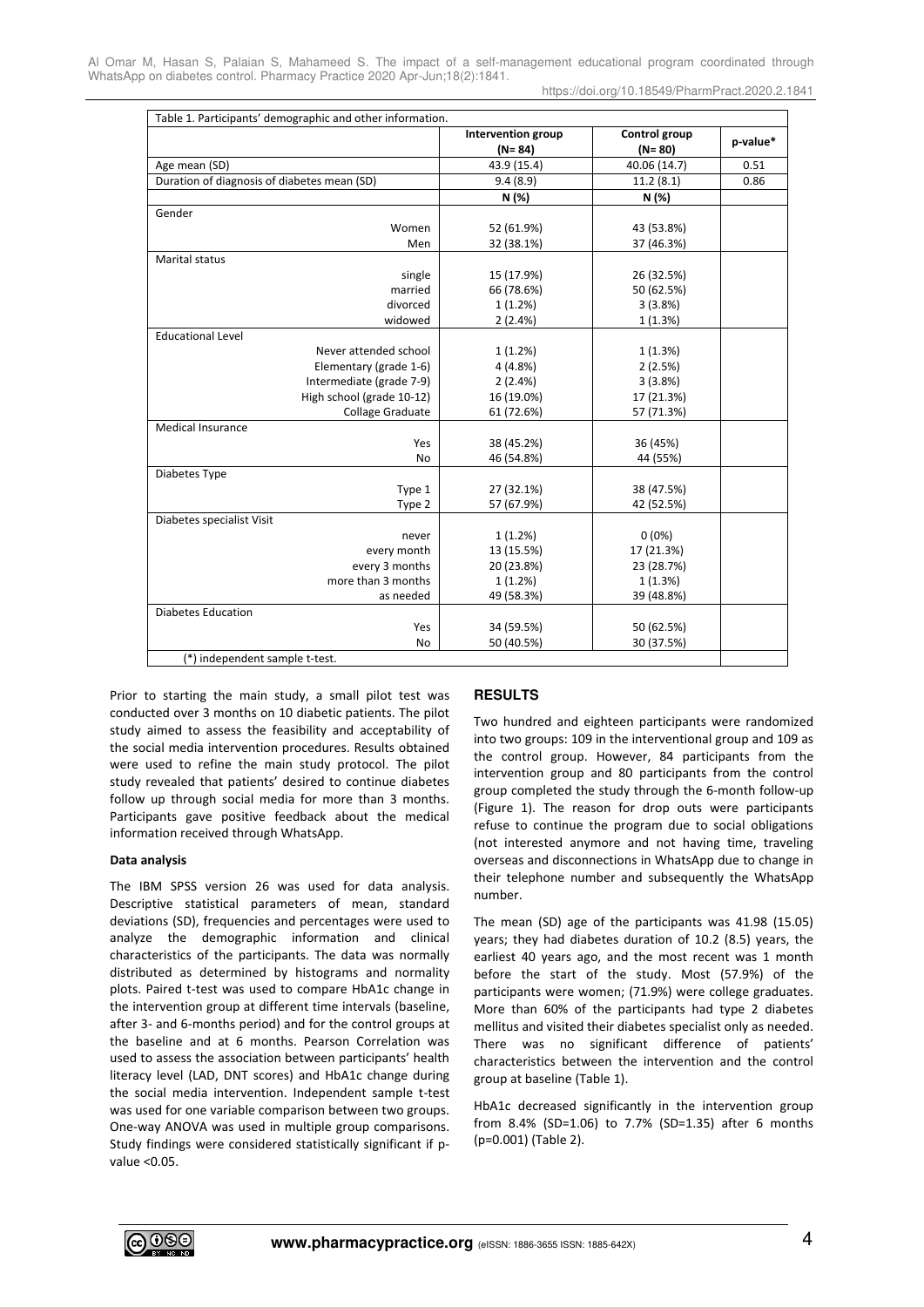https://doi.org/10.18549/PharmPract.2020.2.1841

| Table 2. HbA1c change in the intervention and the control groups.              |                                 |                       |                       |                                     |  |  |
|--------------------------------------------------------------------------------|---------------------------------|-----------------------|-----------------------|-------------------------------------|--|--|
| HbA1c                                                                          | Intervention group ( $N = 84$ ) |                       | Control group (N= 80) |                                     |  |  |
|                                                                                | Mean (SD)                       | p-Value               | Mean (SD)             | p-Value*                            |  |  |
| Baseline                                                                       | 8.4(1.06)                       |                       | 8.5(1.29)             |                                     |  |  |
| 3 months                                                                       | 7.9(1.26)                       | $0.001$ <sup>t</sup>  | $***$                 | $***$                               |  |  |
| 6 months                                                                       | 7.7(1.35)                       | $0.001$ <sup>++</sup> | 8.4(1.32)             | $0.032$ <sup><math>+</math>++</sup> |  |  |
| mean change (SD)                                                               | $-0.7(0.84)$                    |                       | $-0.1(0.58)$          |                                     |  |  |
| * Paired t-test at alpha less than 0.05                                        |                                 |                       |                       |                                     |  |  |
| ** no HbA1c value obtained from the control group at 3 months                  |                                 |                       |                       |                                     |  |  |
| I statistically significant while comparing baseline with 3 months             |                                 |                       |                       |                                     |  |  |
| <sup>++</sup> statistically significant while comparing baseline with 6 months |                                 |                       |                       |                                     |  |  |
| *** statistically significant while comparing baseline with 6 months           |                                 |                       |                       |                                     |  |  |

In addition, in both diabetes type 1 and 2 significant differences in HbA1c values between the baseline and after 6 month follow up in the intervention group were seen, see Figure 2.

There were also significant differences in the intervention group between baseline and after 6 months HbA1c values for those younger than 30 years versus those older than 30 years (Figure 3).

However, no significant differences were seen in HbA1c values at different time intervals based on gender, diagnosis duration, obtainment of diabetes education, and availability of medical insurance. Statistical assessments showed no significant differences among different nationalities after the intervention (ANOVA p=0.44).

The results showed that there was no correlation between LAD score and HbA1c value at baseline, 3 months and 6 months (p=0.064, 0.266 and 0.337 respectively). In addition, there was no correlation between DNT score and HbA1c value at baseline, 3 months and 6 months (bivariate Pearson correlation p=0.112, 0.959 and 0.886, respectively).

Only 30 (35.7%) participants responded to the patient satisfaction assessment. Twenty-seven (90%) participants' answers showed preference to continue long-term social media intervention, 24 (80%) said that social media intervention was beneficial, and 20 (67%) classified the WhatsApp intervention as convenient.

# **DISCUSSION**

This study evaluated the usefulness of WhatsApp as a tool to improve communication and achieve better glycemic control among diabetes patients. This study gains importance as there is an increase use of social media in pharmacy practice.<sup>25-29</sup> It is imperative for pharmacy practitioners to explore social media as a potential tool to educate, monitor and assess clinical outcomes. The present research approach involved a direct communication with diabetic patients using social media overcoming the barriers associated with direct personal contact. The intervention provided diabetic patients with readily available, easily accessible, quality information at no cost.

Acute and chronic complications associated with diabetes have been shown to be delayed or prevented by offering patients self-management education.<sup>30</sup> Use of social media in healthcare has widely been encouraged to enable quick, direct and effective communication between patients and health professionals.<sup>4,31,32</sup> This is especially true since smartphone use is now a common trend among most people, adding to their exceptional ability to share data in a



Figure 2. HbA1c change in type 1 and type 2 diabetes mellitus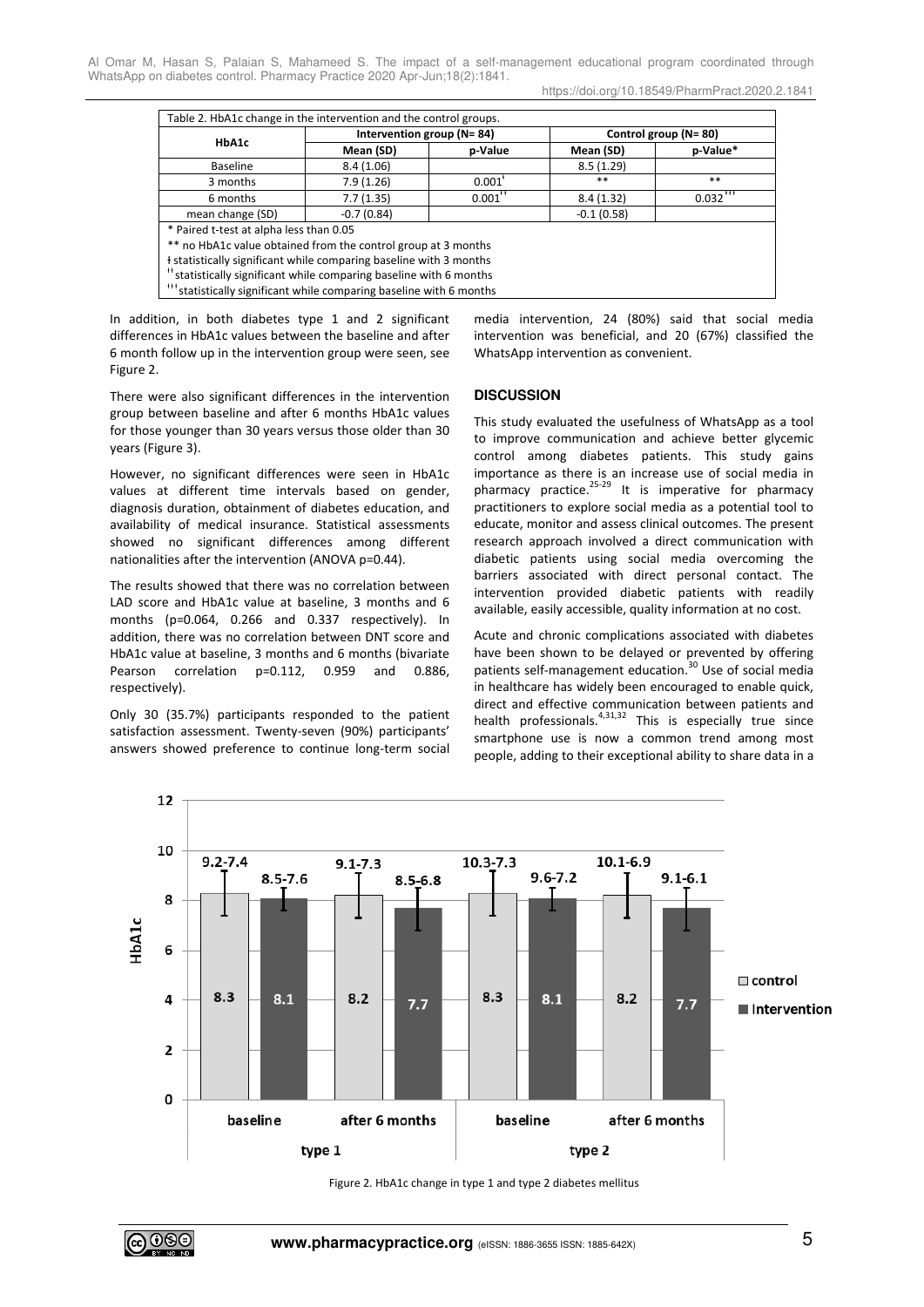



Figure 3. HbA1c change comparison between <30 and >30 years old Diabetes patients in the intervention group

simple, effective, and timely manner.<sup>33</sup> Moreover, patients benefit more with self-management plans if interventions were conducted in a familiar and more convenient environment such as their homes. $34$  Hence, it is crucial to design interventions which could be delivered at recipients' convenience regarding time, place and direct human interference.

As a measure of diabetes glycemic control, lowering HbA1c is an important outcome for diabetes interventions.<sup>33</sup> In the current research, after six months of intervention, a significant change in HbA1c value was shown. This reduction was attributed to adherence to medications, timely follow-ups and other tips provided by the pharmacist (Online appendix 1). Moreover, the intervention group had a lower HbA1c values after six months compared to the control group with a difference of 0.6 percent. As per the American diabetes association, a half percentage difference in HbA1c is considered clinically significant change to reduce risk of comorbidities.<sup>8,35</sup> Other studies reported that a one percentage reduction in HbA1c was linked to twenty one percentage risk reduction in diabetes mortality and thirty seven percentage reduction in microvascular complications.<sup>36</sup> These research findings were consistent with previous studies which showed that social media was an innovative and feasible method of improving glycemic control in people with diabetes.<sup>6,8,11</sup> In addition, previous studies proved that traditional or unconventional interventional methods of patient education and reminders were both associated with improvements in patient adherence to guidelines and improvements in patient outcomes.<sup>33,37</sup> However, one study reported that using social media for one year yielded HbA1c reduction similar to that of applying other interventions for three years. $38$  It is better to provide longterm diabetes self-management education to avail more effective and efficient patient care services.<sup>39</sup> However, the duration of our intervention was only six months. Interestingly, a previous meta-analysis investigated the

effect of antidiabetic medications like thiazolidinedione and sulfonylureas on reduction in HbA1c levels which were reported at 0.5 to 1.25 percentage, respectively.36 Our findings, thus, showed an effect from the social media intervention on HbA1c level reduction as that reported from using pharmacological approaches.

This study also revealed that participants' health literacy and numeracy levels had no effect on HbA1c change after the social media intervention. This was a positive outcome that was worth noting - the social media intervention seemed effective in all patients including those with low health literacy and numeracy skills. In this regard, our findings agreed with those of previous studies which also used social media-based interventions to manage patients with diabetes regardless of their health literacy levels.40 This outcome may be related to the simple language used in the intervention program, in addition to the use of visual aids such as videos and pictures that suited all patients including those with low health literacy. $40,41$ 

Our results also indicated a greater reduction in HbA1c value among type 2 diabetic patients with a mean change of 0.8 percent compared to 0.4 percent for type 1 patients in a six month intervention period. A possible explanation for this difference in response is that social media intervention through WhatsApp messages targeted factors such as sedentary lifestyle and unhealthy diet whose modification would affect type 2 diabetes control to a larger extent.

The reduction in mean HbA1c value in participants younger than 30 years in our study was significantly higher than that of participants who were older. Results close to the desired HbA1c value were reported to reflect higher social media engagement from younger participants.<sup>8</sup> Similar findings were reported by previous studies which considered age as a barrier to achieving glycemic control related to social media interventions in older patients.<sup>34</sup>

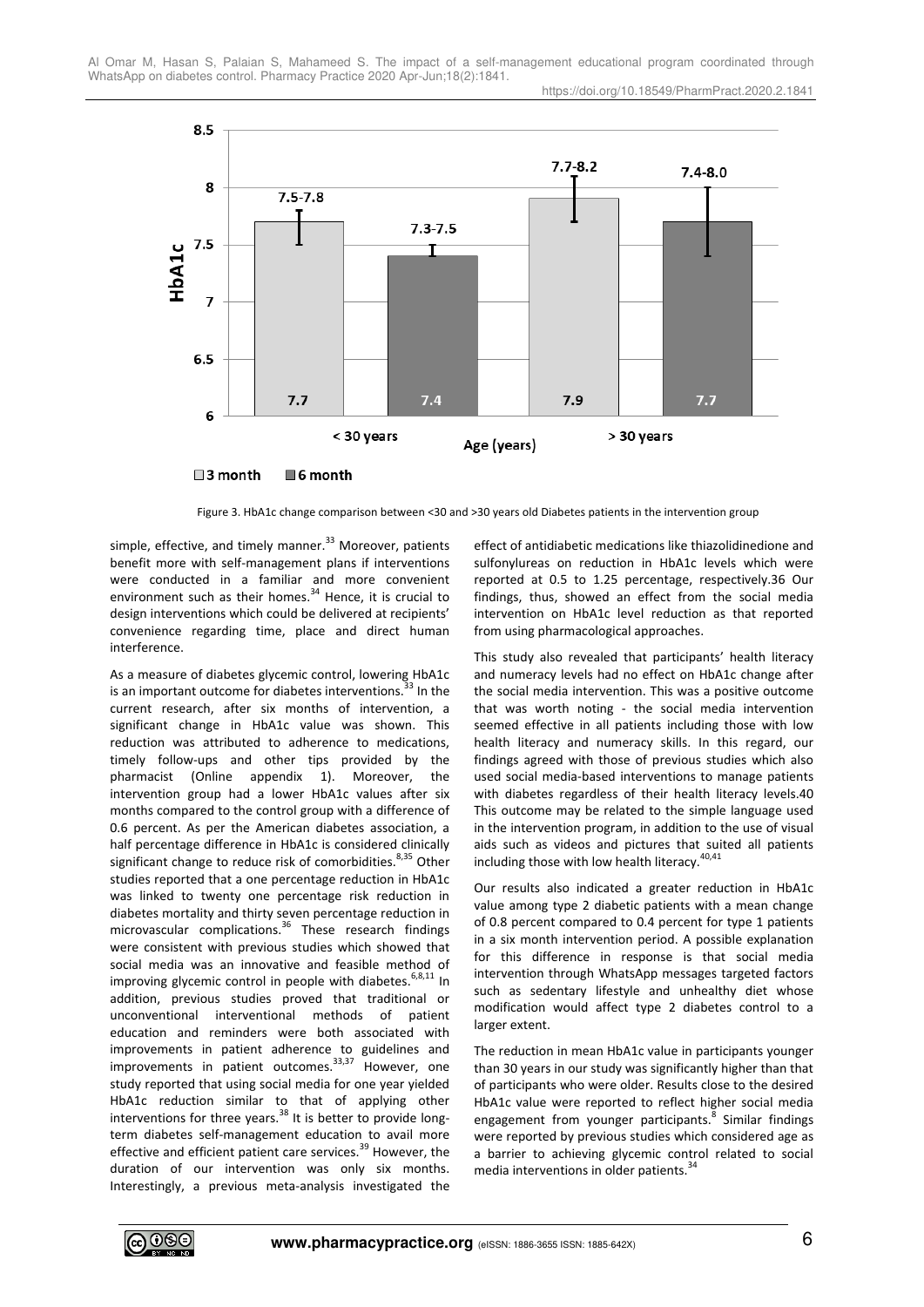https://doi.org/10.18549/PharmPract.2020.2.1841

The suitability and sustainability of interventions could be ensured only if the recipients were satisfied with the interventions. A high satisfaction level was reported among participants about using the social media intervention. The findings suggested this approach could potentially encourage participants to adopt a healthy lifestyle and enhance their diabetes self-management behaviors with minimal cost and effort.

in this study, the results revealed the potential of investing in social media programs to improve healthcare outcomes. Several previous studies showed that the use of social media in clinical practice enabled healthcare providers to implement effective patient support, and improve patient engagement and satisfaction.<sup>42</sup>

# **Strengths and limitations**

The strength of this study lies in the use of a larger sample size compared to other studies. $3,35$  The treatment regimen with which each participant started was maintained throughout the intervention period; participants whose treatment regimen was changed were removed from the study. Although message content relied on standard guidelines that suited all participants, the content was tailored and customized depending on each participant's needs. This adaptation included different strategies such as message frequency and timing as well as providing options for the participants to select messages from specific selfmanagement domains.<sup>35</sup>

In the WhatsApp application, messages are marked with two blue checkmarks that appeared near to the message after being opened by the recipient. However, the investigators could not be sure that each message sent was actually opened and read. Confidentiality is an issue in using social media especially in the cases of other persons accessing WhatsApp massages. Also, since the effective sample size was decreased to 84 in intervention group and 80 in control group the power of the study could have been compromised.

# **CONCLUSIONS**

Using social media (i.e., WhatsApp) to improve selfmanagement education had a positive influence on glycemic control of patients with diabetes. On average, the social media intervention produced a 0.7% change in HbA1c compared to routine care. The effect of social media on HbA1c change was not influenced by patients' health literacy and numeracy skill levels; this attests to the simplicity of the messages and the efficacy of the intervention. Patients were satisfied with the intervention and agreed to continue to use it if it were to continue in the future. Future research could focus on other outcomes of social media interactions such as the level of patients' engagement, patient behavior and attitudes, and the efficacy of patient-healthcare provider communication levels.

# **CONFLICT OF INTEREST**

The Authors declare no potential conflicts of interest with respect to research, authorship, or publication of this article.

# **FUNDING**

This research was funded by Research grant from the Deanship of Graduate Studies and Research at Ajman University (Ref: CRG-A-2018-PH-01).

# **References**

- 1. Kitsiou S, Pare G, Jaana M, Gerber B. Effectiveness of mHealth interventions for patients with diabetes: an overview of systematic reviews. PLoS One. 2017;12(3):e0173160. https://doi.org/10.1371/journal.pone.0173160
- 2. International Diabetes Federation. IDF Diabetes Atlas, 8th edn. Brussels: International Diabetes Federation;2017. Available at [https://diabetesatlas.org/IDF\\_Diabetes\\_Atlas\\_8e\\_interactive\\_EN/](https://diabetesatlas.org/IDF_Diabetes_Atlas_8e_interactive_EN/) (accessed Feb 1, 2019).
- 3. Alanzi T. Role of social media in diabetes management in the Middle East region: systematic Review. J Med Internet Res. 2018;13;20(2):e58–e58.<https://doi.org/10.2196/jmir.9190>
- 4. Gabarron E, Arsand E, Wynn R. Social media use in interventions for diabetes: rapid evidence-based review. J Med Internet Res. 2018;20(8):e10303.<https://doi.org/10.2196/10303>
- 5. Pal K, Dack C, Ross J, Michie S, May C, Stevenson F, Farmer A, Yardley L, Barnard M, Murray E. Digital health interventions for adults with type 2 diabetes: qualitative study of patient perspectives on diabetes self-management education and support. J Med Internet Res. 2018;20(2):e40[. https://doi.org/10.2196/jmir.8439](https://doi.org/10.2196/jmir.8439)
- 6. Toma T, Athanasiou T, Harling L, Darzi A, Ashrafian H. Online social networking services in the management of patients with diabetes mellitus: systematic review and meta-analysis of randomised controlled trials. Diabetes Res Clin Pract. 2014;106(2):200-211[. https://doi.org/10.1016/j.diabres.2014.06.008](https://doi.org/10.1016/j.diabres.2014.06.008)
- 7. Cooper A. New dawn: the role of social media in diabetes education. J Diabetes Nurs. 2014;18(2):68–71.
- 8. Quinn CC, Butler EC, Swasey KK, Shardell MD, Terrin MD, Barr EA, Gruber-Baldini AL. Mobile diabetes intervention study of patient engagement and impact on blood glucose: mixed methods analysis. JMIR Mhealth Uhealth. 2018;6(2):e31. https://doi.org/10.2196/mhealth.9265
- 9. Whitley HP, Fermo JD, Ragucci KR, Chumney EC. Assessment of patient knowledge of diabetic goals, self-reported medication adherence, and goal attainment. Pharm Pract (Granada). 2006;4(4):183. [https://doi.org/10.4321/s1885-](https://doi.org/10.4321/s1885-642x2006000400006) [642x2006000400006](https://doi.org/10.4321/s1885-642x2006000400006)
- 10. Adisa R, Alutundu MB, Fakeye TO. Factors contributing to nonadherence to oral hypoglycemic medications among ambulatory type 2 diabetes patients in Southwestern Nigeria. Pharm Pract (Granada) 2009;7(3):163-169. <https://doi.org/10.4321/s1886-36552009000300006>

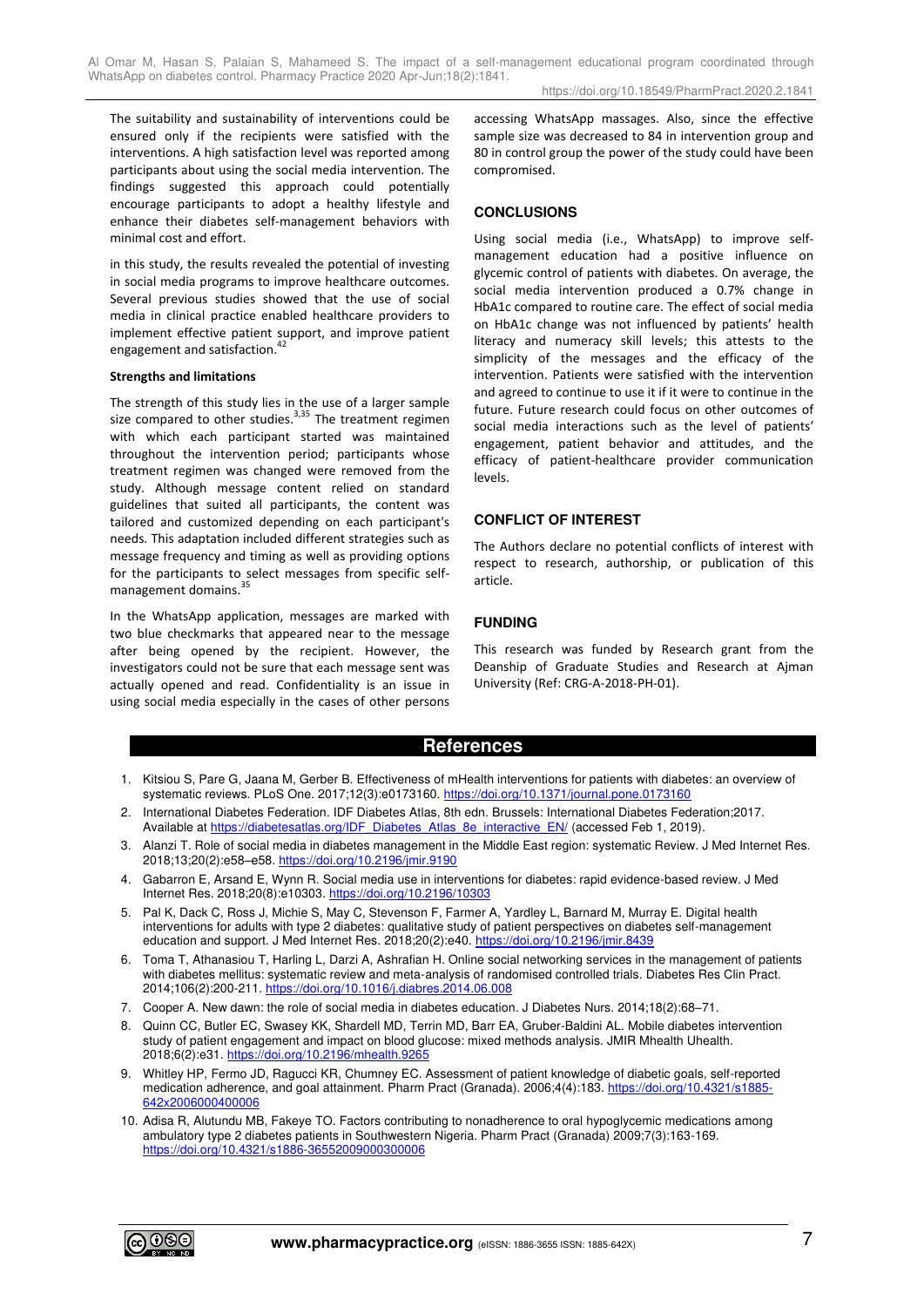https://doi.org/10.18549/PharmPract.2020.2.1841

- 11. Petrovski G, Zivkovic M, Stratrova SS. Social media and diabetes: can facebook and skype improve glucose control in patients with type 1 diabetes on pump therapy? One-year experience. Diabetes Care. 2015;38(4):e51-e52. <https://doi.org/10.2337/dc14-2487>
- 12. Ventola CL. Social media and health care professionals: benefits, risks, and best practices. P T. 2014;39(7):491-520.
- 13. Veazie S, Winchell K, Gilbert J, Paynter R, Ivlev I, Eden K, Nussbaum K, Weiskopf N, Guise J-M, Helfand M. Mobile applications for self-management of diabetes. Technical Brief No. 31. Rockville, MD: Agency for Healthcare Research and Quality; 2018.
- 14. Qin L, Xu H. A cross-sectional study of the effect of health literacy on diabetes prevention and control among elderly individuals with prediabetes in rural China. BMJ Open. 2016;6(5):e011077. https://doi.org/10.1136/bmjopen-2016-011077
- 15. Moss TR. The impact of health literacy on clinical outcomes for adults with type 2 Diabetes Mellitus. Adv Diabetes Metab. 2014;2(1):10–9.<https://doi.org/10.13189/adm.2014.020103>
- 16. Hussein SH, Almajran A, Albatineh AN. Prevalence of health literacy and its correlates among patients with type II diabetes in Kuwait: A population-based study. Diabetes Res Clin Pract. 2018;141:118-125. <https://doi.org/10.1016/j.diabres.2018.04.033>
- 17. White RO, Wolff K, Cavanaugh KL, Rothman R. Addressing health literacy and numeracy to improve diabetes education and care. Diabetes Spectr. 2010;23(4):238-243.<https://doi.org/10.2337/diaspect.23.4.238>
- 18. Haun JN, Valerio MA, McCormack LA, Sorensen K, Paasche-Orlow MK. Health literacy measurement: an inventory and descriptive summary of 51 instruments. J Health Commun. 2014;19(Suppl 2):302-333. <https://doi.org/10.1080/10810730.2014.936571>
- 19. Gazmararian JA, Williams MV, Peel J, Baker DW. Health literacy and knowledge of chronic disease. Patient Educ Couns. 2003;51(3):267-275. [https://doi.org/10.1016/s07383991\(02\)00239-2](https://doi.org/10.1016/s07383991(02)00239-2)
- 20. Nath CR, Sylvester ST, Yasek V, Gunel E. Development and validation of a literacy assessment tool for persons with diabetes. Diabetes Educ. 2001;27(6):857-864.<https://doi.org/10.1177/014572170102700611>
- 21. Hasan S, Mahameed S, AlHariri Y. Translation and culture adaptation of the simplified diabetes knowledge test, the literacy assessment for diabetes and the diabetes numeracy test. Res Soc Adm Pharm. 2019 [Epub ahead of print]. https://doi.org/10.1016/j.sapharm.2019.11.00
- 22. Huizinga MM, Elasy TA, Wallston KA, Cavanaugh K, Davis D, Gregory RP, Fuchs LS, Malone R, Cherrington A, Dewalt DA, Buse J, Pignone M, Rothman RL. Development and validation of the diabetes numeracy test (DNT). BMC Health Serv Res. 2008;8:96[. https://doi.org/10.1186/1472-6963-8-96](https://doi.org/10.1186/1472-6963-8-96)
- 23. Alanzi T, Istepanian R, Philip N. Design and usability evaluation of social mobile diabetes management system in the gulf region. JMIR Res Protoc. 2016 Sep 26;5(3):e93–e93. https://doi.org/10.2196/resprot.4348
- 24. American Association of Diabetes Educators. AADE7 Self-Care Behaviors. 2019. Available from: [https://www.diabeteseducator.org/living-with-diabetes/aade7-self-care-behaviors#.XagszI1hKJU.mendeley \(](https://www.diabeteseducator.org/living-with-diabetes/aade7-self-care-behaviors#.XagszI1hKJU.mendeley)accessed Sep 22, 2019)
- 25. Benetoli A, Chen TF, Aslani P. The use of social media in pharmacy practice and education. Res Social Adm Pharm. 2015;11(1):1-46[. https://doi.org/10.1016/j.sapharm.2014.04.002](https://doi.org/10.1016/j.sapharm.2014.04.002)
- 26. Alkhateeb FM, Clauson KA, Latif DA. Pharmacist use of social media. Int J Pharm Pract. 2011;19(2):140-142. <https://doi.org/10.1111/j.2042-7174.2010.00087.x>
- 27. Grindrod K, Forgione A, Tsuyuki RT, Gavura S, Giustini D. Pharmacy 2.0: a scoping review of social media use in pharmacy. Res Social Adm Pharm. 2014;10(1):256-270[. https://doi.org/10.1016/j.sapharm.2013.05.004](https://doi.org/10.1016/j.sapharm.2013.05.004)
- 28. Benetoli A, Chen TF, Schaefer M, Chaar B, Aslani P. Do pharmacists use social media for patient care?. Int J Clin Pharm. 2017;39(2):364-372.<https://doi.org/10.1007/s11096-017-0444-4>
- 29. O'Hara B, Fox BI, Donahue B. Social media in pharmacy: heeding its call, leveraging its power J Am Pharm Assoc (2003). 2013;53(6):565. https://doi.org/10.1331/JAPhA.2013.135
- 30. Standards of medical care in diabetes. American Diabetes Association, 2014. Diabetes Care. 2014;37(Suppl 1):S14-S80. <https://doi.org/10.2337/dc14-S014>
- 31. Williams G, Hamm MP, Shulhan J, Vandermeer B, Hartling L. Social media interventions for diet and exercise behaviours: a systematic review and meta-analysis of randomized controlled trials. BMJ Open. 2014;4(2):e003926. <https://doi.org/10.1136/bmjopen-2013-003926>
- 32. Döğer E, Bozbulut R, Soysal Acar AŞ, Ercan Ş, Kılınç Uğurlu A, Akbaş ED, Bideci A, Çamurdan O, Cinaz P. Effect of telehealth system on glycemic control in children and adolescents with type 1 diabetes. J Clin Res Pediatr Endocrinol. 2019;11(1):70-75.<https://doi.org/10.4274/jcrpe.galenos.2018.2018.0017>
- 33. Quinn CC, Gruber-Baldini AL, Shardell M, Weed K, Clough SS, Peeples M, Terrin M, Bronich-Hall L, Barr E, Lender D. Mobile diabetes intervention study: testing a personalized treatment/behavioral communication intervention for blood glucose control. Contemp Clin Trials. 2009;30(4):334-346. https://doi.org/10.1016/j.cct.2009.02.004
- 34. Tao D, Or CK. Effects of self-management health information technology on glycaemic control for patients with diabetes: a meta-analysis of randomized controlled trials. J Telemed Telecare. 2013 Apr;19(3):133-143. <https://doi.org/10.1177/1357633X13479701>
- 35. Sahin C, Courtney KL, Naylor PJ, E Rhodes R. Tailored mobile text messaging interventions targeting type 2 diabetes self-management: A systematic review and a meta-analysis. Digit Heal. 2019 5:2055207619845279. <https://doi.org/10.1177/2055207619845279>
- 36. Yoshida Y, Boren SA, Soares J, Popescu M, Nielson SD, Simoes EJ. Effect of health information technologies on glycemic control among patients with type 2 diabetes. Curr Diab Rep. 2018;18(12):130[. https://doi.org/10.1007/s11892-](https://doi.org/10.1007/s11892-018-1105-2) 018-1105-2
- 37. Weingarten SR, Henning JM, Badamgarav E, Knight K, Hasselblad V, Gano AJ, Ofman JJ. Interventions used in disease management programmes for patients with chronic illness-which ones work? Meta-analysis of published reports. BMJ. 2002;325(7370):925[. https://doi.org/10.1136/bmj.325.7370.925](https://doi.org/10.1136/bmj.325.7370.925)